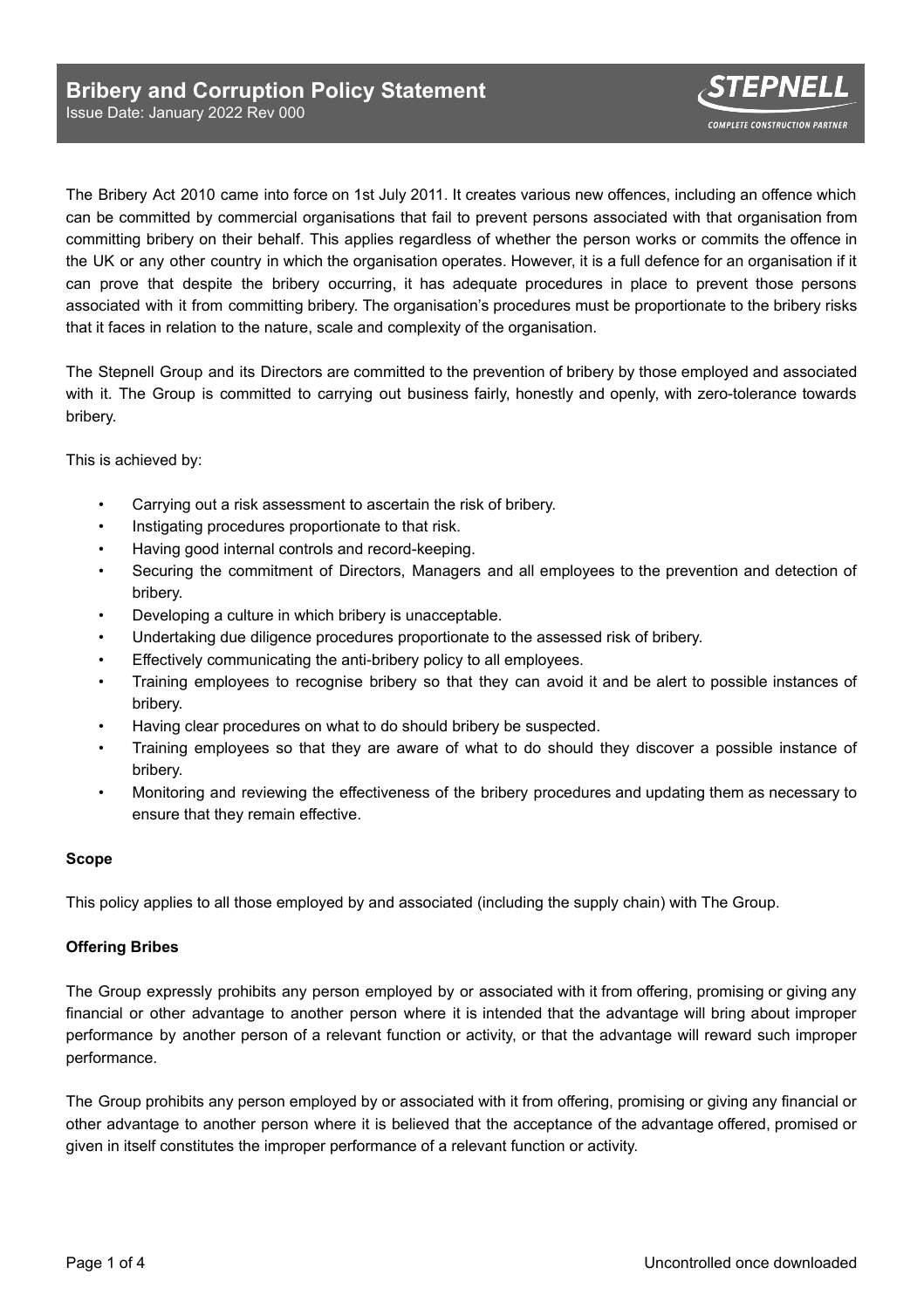

# **Accepting Bribes**

The Group expressly prohibits any person employed by or associated with it from requesting, agreeing to receive or receiving any financial or other advantage with the intention that a relevant function should be performed improperly as a result of the advantage or as a reward for performing the relevant function improperly.

The improper performance of a relevant function in anticipation of receiving financial or other advantage is also prohibited.

# **Bribing a Public Official**

The Group expressly prohibits the bribing of a UK or foreign public official in order to obtain or retain business or an advantage in the conduct of business.

### **Relevant Functions and Activities**

Relevant functions and activities are any function of a public nature, any activity connected with the business, any activity performed in the course of a person's employment and activity performed by or on behalf of a body of persons where the person performing that function or activity is expected to perform it impartially, in good faith, or is in a position of trust by virtue of performing it.

#### **Hospitality and Business Gifts**

The Bribery Act 2010 does not seek to prohibit reasonable and proportionate hospitality, advertising, sponsorship and promotional or other similar business expenditure, as it is recognised that this constitutes an established and important part of doing business.

However, hospitality, promotional and similar business expenditure can be used as bribes.

The Group expressly prohibits the giving and receiving of hospitality/business gifts and similar where the intention in doing so is to receive or confer an advantage in return for giving or receiving the hospitality/business gift or similar.

The following procedures should be adopted in relation to hospitality and business gifts above fifty pounds in value.

- 1. All offers of business gifts should be referred to a Director and should only be accepted if clearance has been received from him or her.
- 2. Business gifts should not be made without the permission of a Director.
- 3. A record of all business gifts made and received and the reason for the gift will be retained by the company making or receiving a gift.
- 4. All hospitality must be proportionate and reasonable and in line with the individual Group company's commercial requirements. Guidance should be sought from a Director as to whether the planned hospitality is proportionate and reasonable.
- 5. Records should be maintained of all hospitality provided and accepted, including cost and reason for providing or accepting the hospitality.
- 6. Quid pro quo arrangements of any value are expressly prohibited.
- 7. Cash gifts of any value are expressly prohibited.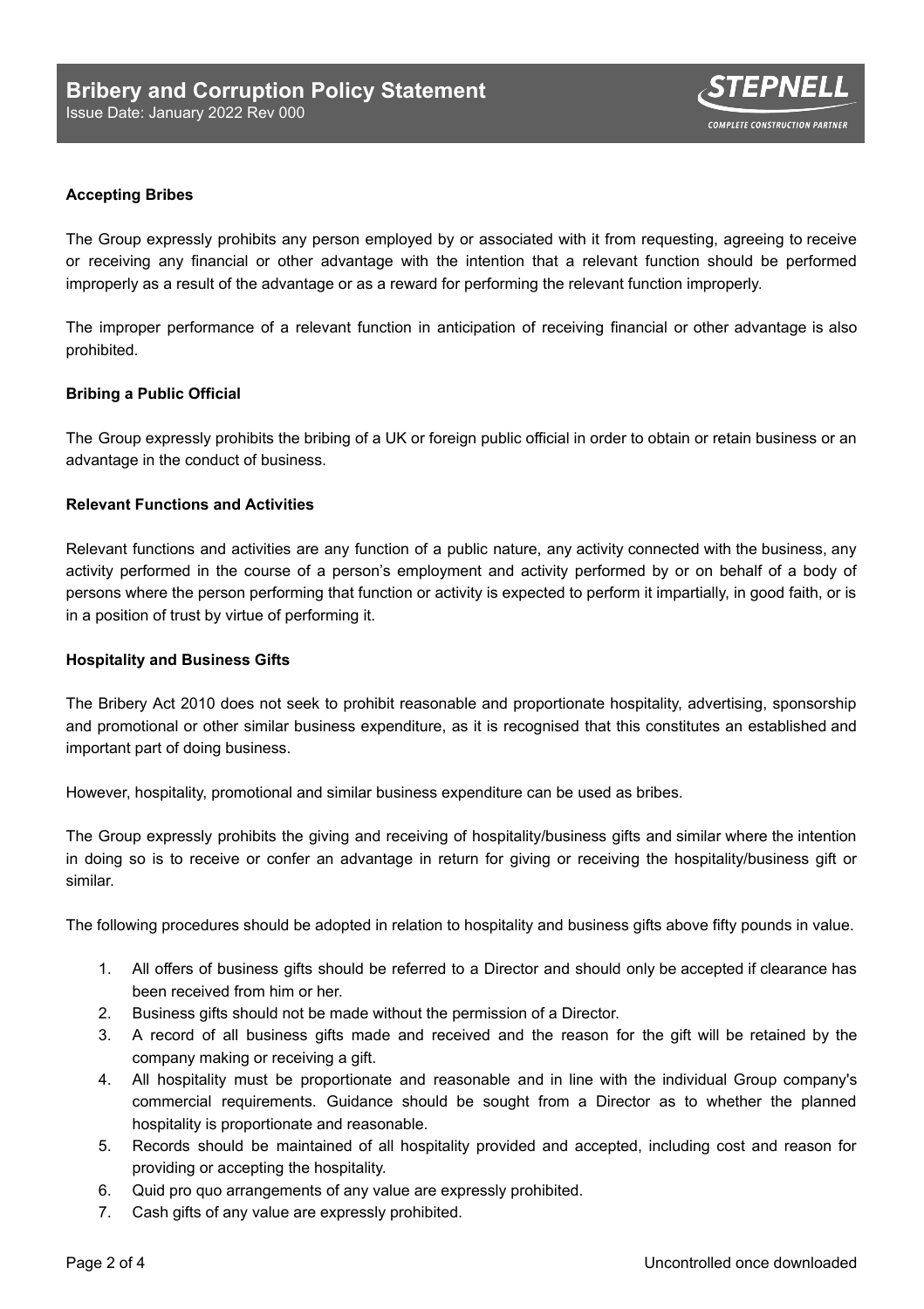- 8. The provision or acceptance of any entertainment of a sexual nature is expressly prohibited.
- 9. Acceptable hospitality and entertaining may include modest meals with people with whom we do business (such as providing a modest lunch after a meeting) or the occasional provision of or attendance at sporting or cultural events, provided that the intention is to build business relationships rather than to receive or confer an advantage.
- 10. The provision of small promotional gifts, such as diaries, pens or similar, will generally be regarded as acceptable.
- 11. Employees reviewing expense claims should be alert to the provision of hospitality/business gifts that may be construed as a bribe.
- 12. All concerns should be reported to a Director.

#### **New Business, Change in Business and Contracts with External Parties**

Where you develop or seek to develop new avenues for business or new contracts, or where the nature of the business changes, you should inform your line manager of this in order that due diligence and a risk assessment of the circumstances can be undertaken.

Where a business relationship with an external party is sought or newly established, or the nature of the relationship is changed, appropriate due diligence must be exercised to ensure that there are no circumstances giving rise to a concern. That external party must also be made aware of this anti-bribery policy.

#### **Facilitation Payments**

Facilitation payments are small bribes that are paid to speed up or facilitate government action. Although they are commonplace in some foreign countries, they are regarded as bribes and are illegal under the Bribery Act 2010.

The Group expressly prohibits facilitation payments of any sort.

Any employee placed under pressure to make a facilitation payment should refer the matter to a Director immediately.

### **Donations**

The Group expressly prohibits the giving of donations to political parties.

Any charitable donation must be consistent with the individual company's policy on charitable giving and with the knowledge and consent of a Director.

The Group expressly prohibits the making of charitable donations where the purpose of the donation is to secure an advantage. All charitable donations must be made without expectation of reward.

#### **Reporting Concerns**

All employees have a responsibility to prevent, detect and report all instances of bribery. Employees should therefore be alert to the possibility of bribery.

Anyone who has concerns regarding acts or potential acts of bribery should speak to their Line Manager in the first